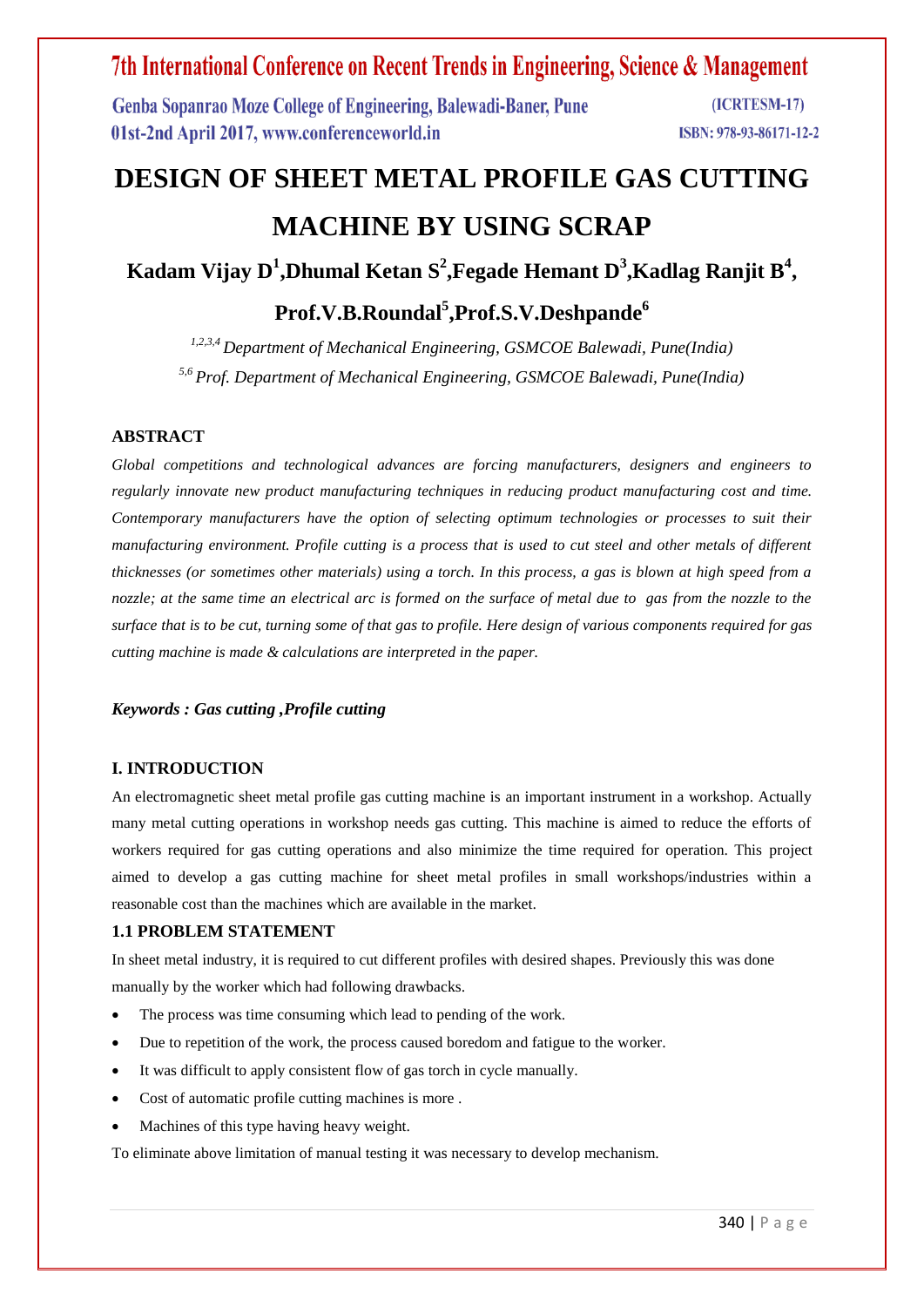# Genba Sopanrao Moze College of Engineering, Balewadi-Baner, Pune 01st-2nd April 2017, www.conferenceworld.in

(ICRTESM-17)

ISBN: 978-93-86171-12-2

# **1.2 OBJECTIVES**

This project was developed to study about the profile gas cutting machine in smooth cutting using gas cutting process .The main purposes of this project are listed below

- To study about the influence of profile gas Cutting Parameters on Mild Steel.
- To study about the best combination of solution using gas cutting, motor and tracer, template, nozzle torch.
- To reduce time required to generate the profile.
- To achieve required surface finish.

### **1.3 SCOPE OF STUDY**

The main requirement of machine is to use in small scale workshop and for semi-skilled worker. It also helps to reduce risk of injury to worker.

- This project focuses on the optimization of cutting parameters of profile gas cutting.
- The material used to cut was mild Steel of specification AISI 1018.

### **II. PRINCIPLE OF GAS CUTTING**

In gas cutting, the metal is first preheated with the oxy fuel flame up to the ignition temperature. When the necessary temperature is obtained, then oxygen is turned on, and the stream of pure oxygen is applied against the heated metal. This ignites the iron or steel and starts the cut. When iron or steel is heated to a temperature of 1600º F, it will burn if brought into contact with oxygen. The fuel flow is controlled by using the torch fuel valve and preheat oxygen flow is governed by the valve on the side of the cutting attachment. The cuttingoxygen jet is controlled by pressure on the lever mounted on top of the attachment. Oxygen to both the preheat oxygen valve and the cutting oxygen lever valve is supplied through the torch oxygen valve which is opened wide during cutting operations.

#### **III. WORKING**

Profile gas cutting machine is a precision, quality constructed, hard-working gas shape cutter build for high production. Compact and simple operate; this machine excels at repetitive work, flame which is continuously producing accurately cuts the required shape by following a steel template. A powerful magnetic roller smoothly guides the cutting torch around any shape, cutting steel plate up to 4 inches thick. This machine offers all the convenient features of more expensive models with all the dependability and efficiency needed for our applications. The tracing roller is magnetized by a solenoid coil or permanent magnet and driven by an electric motor follow the edge of steel template of virtually any shape guiding the cutting torch to cut the desired profile. S.C.R control ensures Table step less speed variation and smooth running. Thrust ball bearing used on rotating joints provides free and frictionless movement of arms. Efficient design of rack and pinion system ensures smooth and easy movement of cutter.

Fig.3.1. Shows 2D design of project.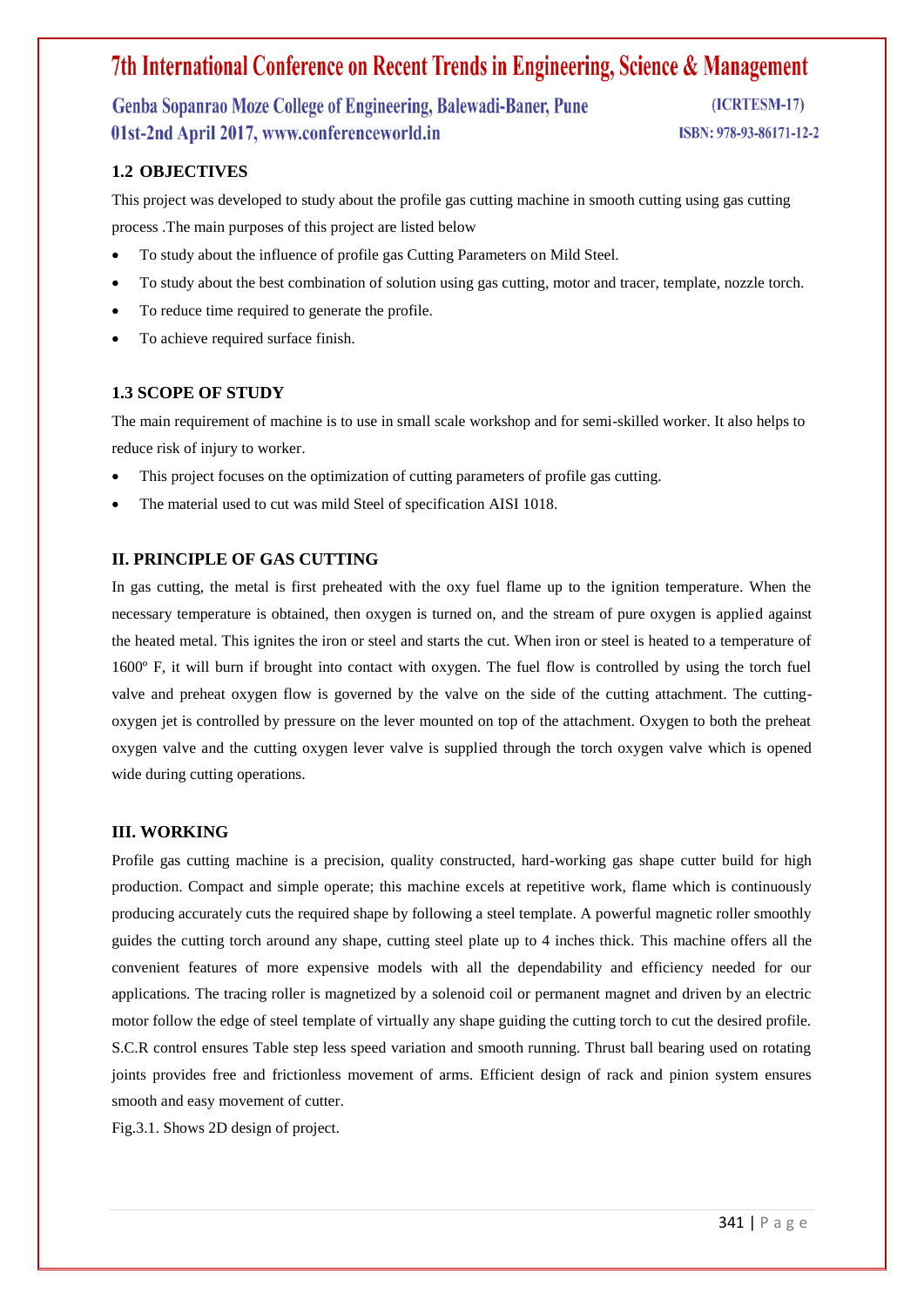Genba Sopanrao Moze College of Engineering, Balewadi-Baner, Pune 01st-2nd April 2017, www.conferenceworld.in

 $(ICRTESM-17)$ 

ISBN: 978-93-86171-12-2



### **IV. MANUFACTURING AND FABRICATION**

Table 4.1: List of standard components

| Sr. No           | <b>Name</b>                  | Quantity       | <b>Material</b> |
|------------------|------------------------------|----------------|-----------------|
| 1.               | <b>Thrust Bearing</b>        | 2              | M.S             |
| $\overline{2}$ . | <b>Ball Bearing</b>          | $\overline{2}$ | M.S             |
| 3.               | Bolt (M20, M16, M10, M6, M4) | 11             | M.S             |
| 4.               | Nut (M6, M10, M16, M8, M20)  | 14             | M.S             |
| 5.               | <b>Nozzle</b>                | 1              | <b>Bronze</b>   |
| 6.               | Electric Motor With Gear Box | 1              | M.S             |
| 7.               | Magnetic Coil                | 1              | Copper          |
| 8.               | Magnetic Coil Holder         | 1              | M.S             |

### **4.1. MANUFACTURING METHOD**

Table 4.2 Manufacturing Method List

| <b>SR. NO</b> | <b>COMPONENTS</b>     | <b>MANUFACTURING METHOD(PROCESS)</b> |
|---------------|-----------------------|--------------------------------------|
|               | <b>C-SHAPE FRAME</b>  | BENDING, CUTTING, DRILLING, WELDING  |
|               | ARM                   | CUTTING, DRILLING, WELDING           |
| 3             | <b>HOLLOW PIPE</b>    | CUTTING, TURNING, FACING             |
| 4             | <b>COUNTER WEIGHT</b> | DRILLING                             |
| ⊃             | <b>TEMPLATE</b>       | <b>GAS CUTTING</b>                   |
| 6             | MAIN COLUMN(ROD)      | CUTTING, FACING, TURNING, THREADING  |
|               | <b>CENTER SHAFT</b>   | <b>CUTTING</b>                       |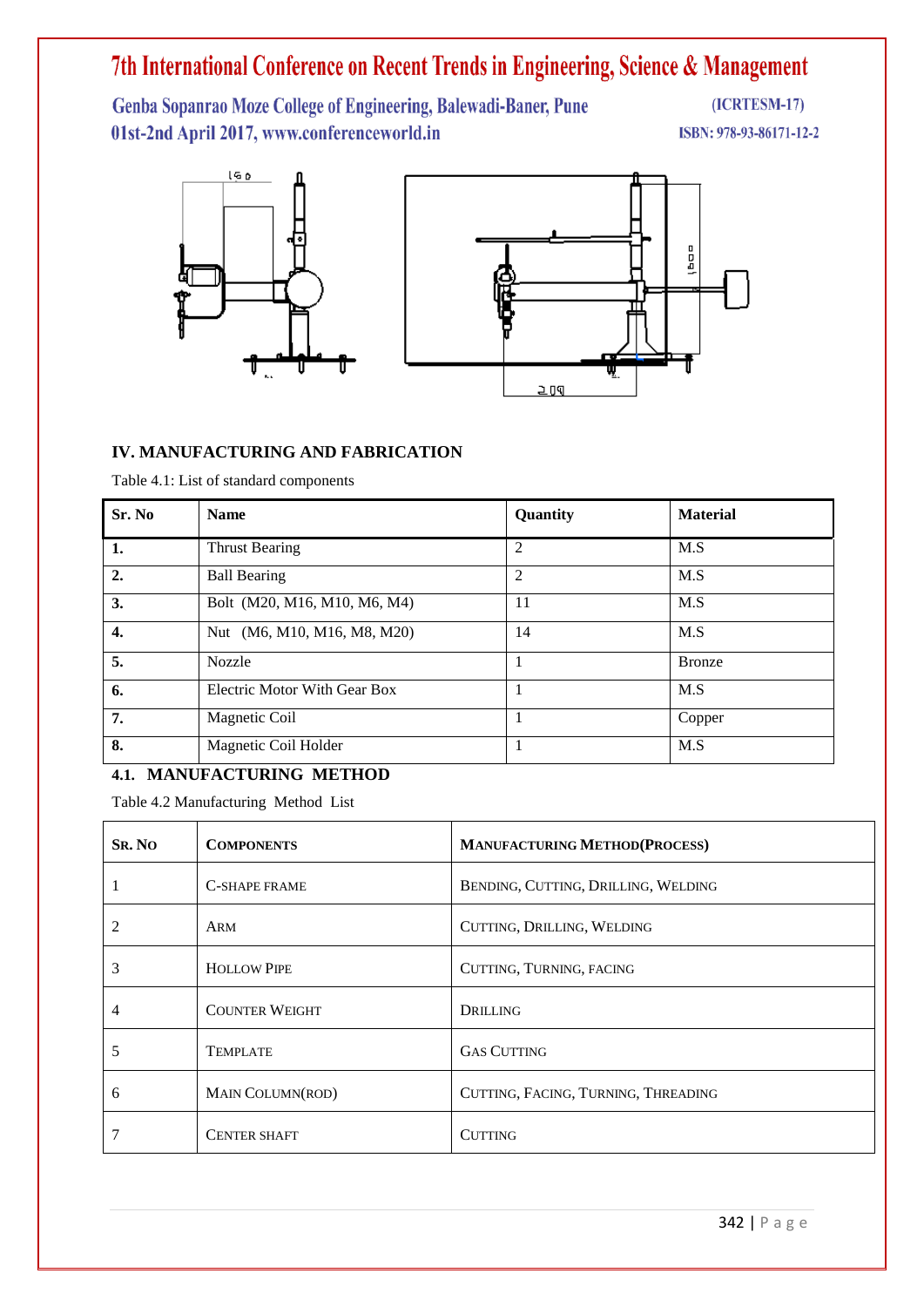Genba Sopanrao Moze College of Engineering, Balewadi-Baner, Pune 01st-2nd April 2017, www.conferenceworld.in

(ICRTESM-17) ISBN: 978-93-86171-12-2

### **V. DESIGN OF ASSEMBLY COMPONENTS**

#### **5.1 C-SHAPE FRAME**

Material: 30C8 (Mild Steel).  $S<sub>ut</sub>=440MPa$  (Ref. Design data book). FOS= 4(Ref. Design data book).  $\sigma_{\text{all}} = \frac{Sut}{FOS}$ Material: 30C8 (Mild Steel). Sut=440MPa (Ref. Design data book). FOS= 4(Ref. Design data book).  $σ<sub>all</sub> = \frac{Sut}{FOS}$  $\frac{440}{4}$ 

 $=110MPa$ 

P=26.48N (Weight of motor and Nozzle)

M=P.e (e=eccentricity).

 $=26.48 \times (90+t)N-mm$ 

I = 
$$
(\frac{1}{12}) \times (t \times (2t)^3)
$$
  
\n=  $(\frac{8}{12}) \times t^4$   
\n $\sigma = (\frac{P}{A}) + (\frac{M \cdot x}{I})/(I)$  (A=cross section area)  
\n= 110 -  $(\frac{26.48}{I}) + (\frac{26.48 \times (90 + t) 8t}{I})$ 

110 =  $\left(\frac{1}{(4t^2)}\right) + \left(\frac{8}{(12 \times t^3)}\right)$ 

 $110 \times t^3 - 46.34 \times t - 3522.3 = 0$ 

 $t=3.21$ mm  $\cong$ 5mm.

#### **5.2MAIN COLUMN (ROD)**

Material : 30C8 (Mild Steel). Sut: 440Mpa (Ref. Design data book). Factor of safety:4(Ref. Design data book). Calculation for column:-  $P =$ Load on column = 8.366  $\times$  9.81  $= 82.07$  N  $e = 500$ mm  $\sigma_t = \frac{440}{4} = 110 \text{ N/mm}$ Direct Compression  $\sigma_{c} = \frac{P}{A}$  =  $\frac{82.07}{4}$  $=\frac{104.40}{d^2} \frac{N}{mm^2}$ Tensile stress due to bending moment  $=\frac{P_{ey}}{I}=\frac{82\times500\times0.5d}{\frac{\pi}{4}d^2}$  $=\frac{261012.41}{d^3}$  $\left(\frac{261012.41}{d^3}\right) - \left(\frac{104.40}{d^2}\right) = 110$  $26101.41 - 104.40d = 110d<sup>3</sup>$  $110d^3$  + 104.4d - 26101.41 = 0  $d = 6.13$ mm  $\frac{417622.25}{d^3} = \frac{104.40}{d^2} = 110$  $417622 - 104.4d = 110d<sup>3</sup>$  $110d^3 - 417622.5 + 104.4d = 0$  $d = 15.57$ mm  $\cong$ 20mm.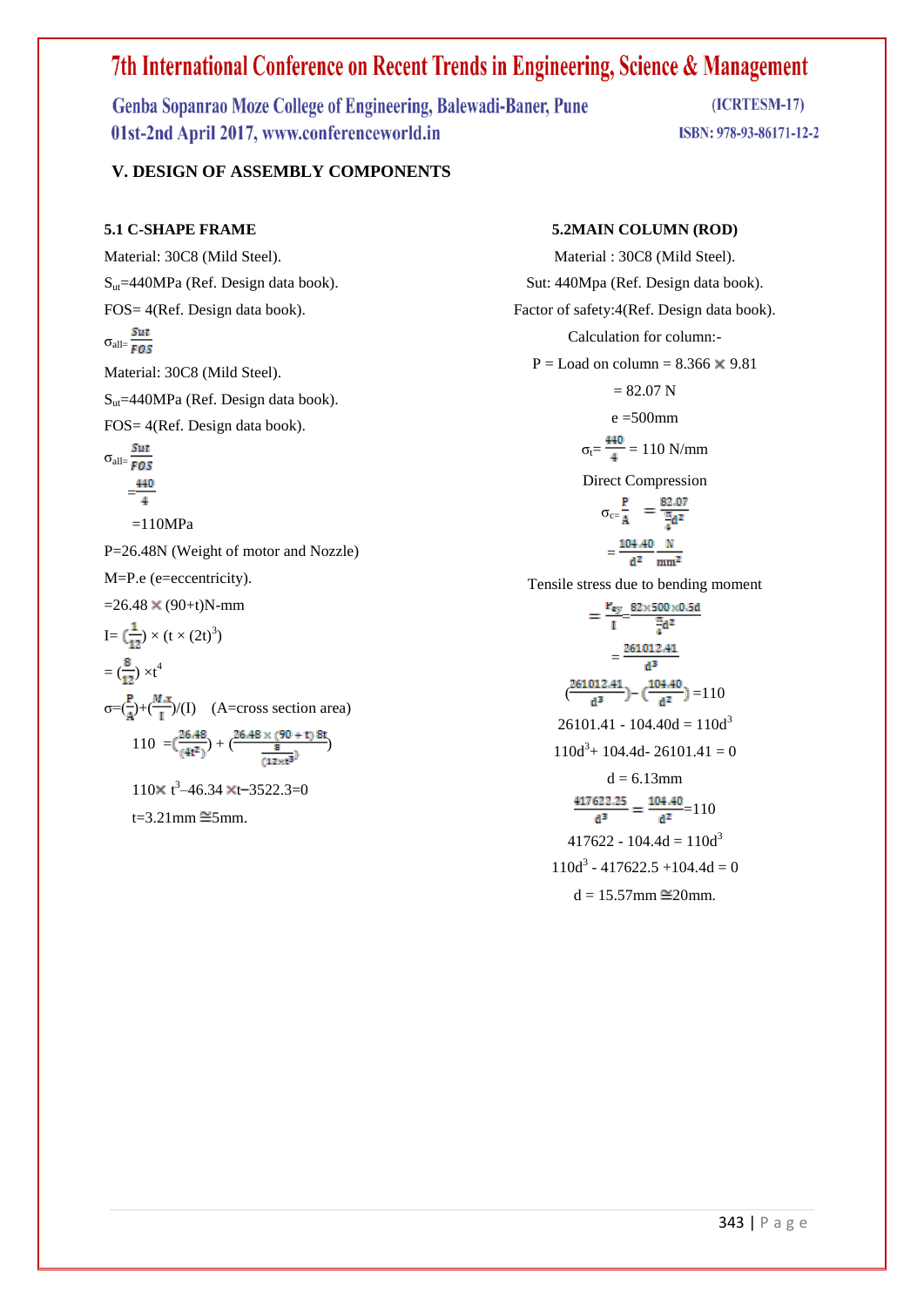Genba Sopanrao Moze College of Engineering, Balewadi-Baner, Pune 01st-2nd April 2017, www.conferenceworld.in

#### **5.3 ARM**

| Arm 1                            | Arm 2                                                  |
|----------------------------------|--------------------------------------------------------|
| $H=80$                           | $H=100$                                                |
| $B=40$                           | $B=50$                                                 |
| $\frac{\sigma}{v} = \frac{M}{I}$ | $\frac{\sigma}{v} = \frac{M}{I}$                       |
| $I = \frac{BH3-bh3}{42}$<br>12   | $I =$ $\frac{BH3 - bh3}{1}$                            |
| $I=bh^3-(b-2t)\times(h-2t)^3$    | I=bh <sup>3</sup> -(b-2t) $\times$ (h-2t) <sup>3</sup> |
| $t=2mm$                          | $t = 3$ mm.                                            |

#### **5.4 HOLLOW PIPE**

| Calculation for Hollow Pipe:-                 |
|-----------------------------------------------|
| $P =$ Load on column                          |
| $= 8.3 \times 9.81 N$                         |
| $= 82.07$ N                                   |
| $e = 500$ mm                                  |
| $\sigma t = \frac{440}{4} = 110 \text{ N/mm}$ |
| Direct Compression                            |
| 82.07<br>P                                    |
| $\frac{\pi}{4}$ $(d_o^2 - 20^2)$              |
| 82.07<br>$\pi(do^2 - 20^2)$                   |
| 104.49<br>$do^2 - 20^2$ ) mm <sup>2</sup>     |

Tensile stress due to bending moment

$$
\frac{\mu_{ey}}{1} = \frac{82.07 \times 500 \times 0.5d0}{\frac{\pi}{64} (d_0^4 - 20^4)} = \frac{41797907d0 Nmm^2}{(d_0^4 - 20^4)} \frac{Nmm^2}{mm^4}
$$

$$
\frac{d_0}{d_i} = k
$$
Hollow pipe
$$
d_i = 23 \text{mm}
$$

$$
d_0 = 27 \text{mm}.
$$

#### **VI. RESULT AND DISCUSSION**

Upon development of profile cutting machine work has been carried out on different template shape and material thickness. When the thickness of sheet to be cut is increasing, it's cutting speed decreases. It is found that thickness of sheet to be cut increases, pressure of oxygen gas increases almost linearly, while the pressure of LPG gas remains the same. It is also found that surface finish of manufactured profile is achieved .Time required for cutting different shapes are shown in Table6.1.

| Table No 6.1. Time required for different shapes |  |  |
|--------------------------------------------------|--|--|
|--------------------------------------------------|--|--|

| SR.NO | <b>PROFILE SHAPE</b> | <b>TIME</b>   | <b>THICKNESS OF MATERIAL</b> |
|-------|----------------------|---------------|------------------------------|
| 1     | <b>CIRCULAR</b>      | 80SEC         | 10 <sub>MM</sub>             |
| 2     | <b>SQUARE</b>        | <b>70 SEC</b> | 10 <sub>MM</sub>             |
| 3     | <b>SQUARE</b>        | 45 SEC        | 6 <sub>MM</sub>              |

(ICRTESM-17)

ISBN: 978-93-86171-12-2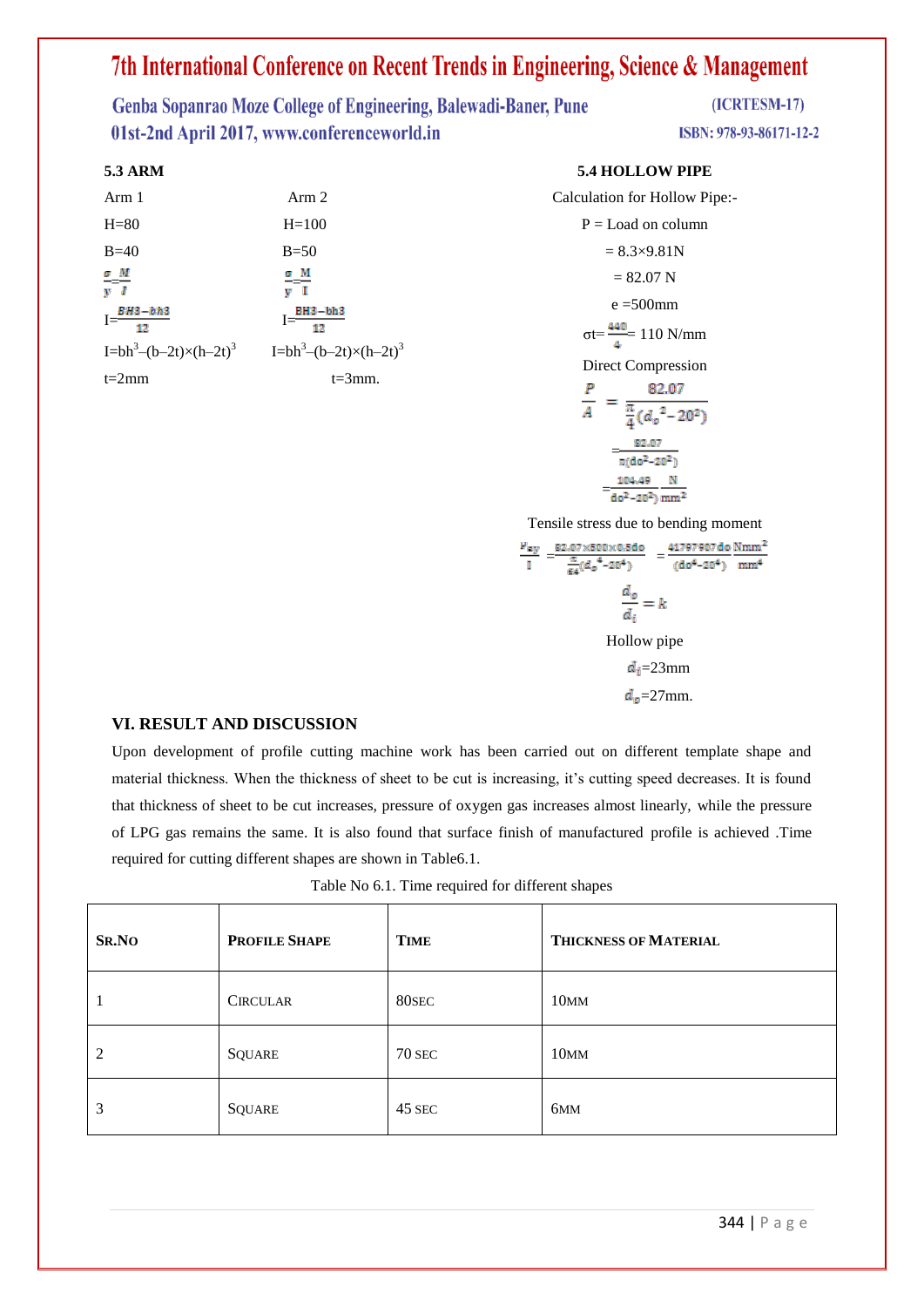Genba Sopanrao Moze College of Engineering, Balewadi-Baner, Pune 01st-2nd April 2017, www.conferenceworld.in

(ICRTESM-17) ISBN: 978-93-86171-12-2

Fig 6.1 Actual profile cut by machine



#### **VII. CONCLUSION AND FUTURE SCOPE**

#### **7.1 CONCLUSIONS**

In past decades man is constantly trying to gain more and more comfortness. Man attempt has been made to develop more and more modified technique with increasing the aesthetic and economic concern. Hence there is always more scope towards whatever he might has done and also having the experience of the presently manufactured things. But being the Engineers and having the ability to think and plan. But due to some time limitations, and also due to less funds, we only have put in the report the following future modifications.

- Thickness increases time required for machining also increases.
- Surface finish obtained is good.
- After manufacturing no need of surface finish.
- Time required is less than manual gas cutting.

#### **7.2 FUTURE SCOPE**

In the future use of profile gas cutting machine would be fast and comfortable by using PLC with microcontroller. Profile templates could be loaded and unloaded automatically where various profile templates to be machined. We can use electromagnet or different sensors at place of magnetic roller, machine can be made more comfortable to user also by using new technology machine can work at any environmental conditions.

#### **VIII. ACKNOWLEDGEMENT**

We are deeply indebted to our seminar guide, Prof V.B.Roundal for his valuable guidance and support for completion of this seminar.

We are thankful to all our teachers and professors of our department for giving us their expertise in the related topic.

We would also like to thank our library staff, internet staff and laboratory assistants for providing us cordial support and necessary facilities which were of great help for preparing this report.

#### **REFERENCES**

- [1] C.A. Walsh/ Laser welding Literature Review, July 2002
- [2] K.J. Muralidhara / A Study On Co2 laser cutting of mild steel and optimization of process variables October 2008